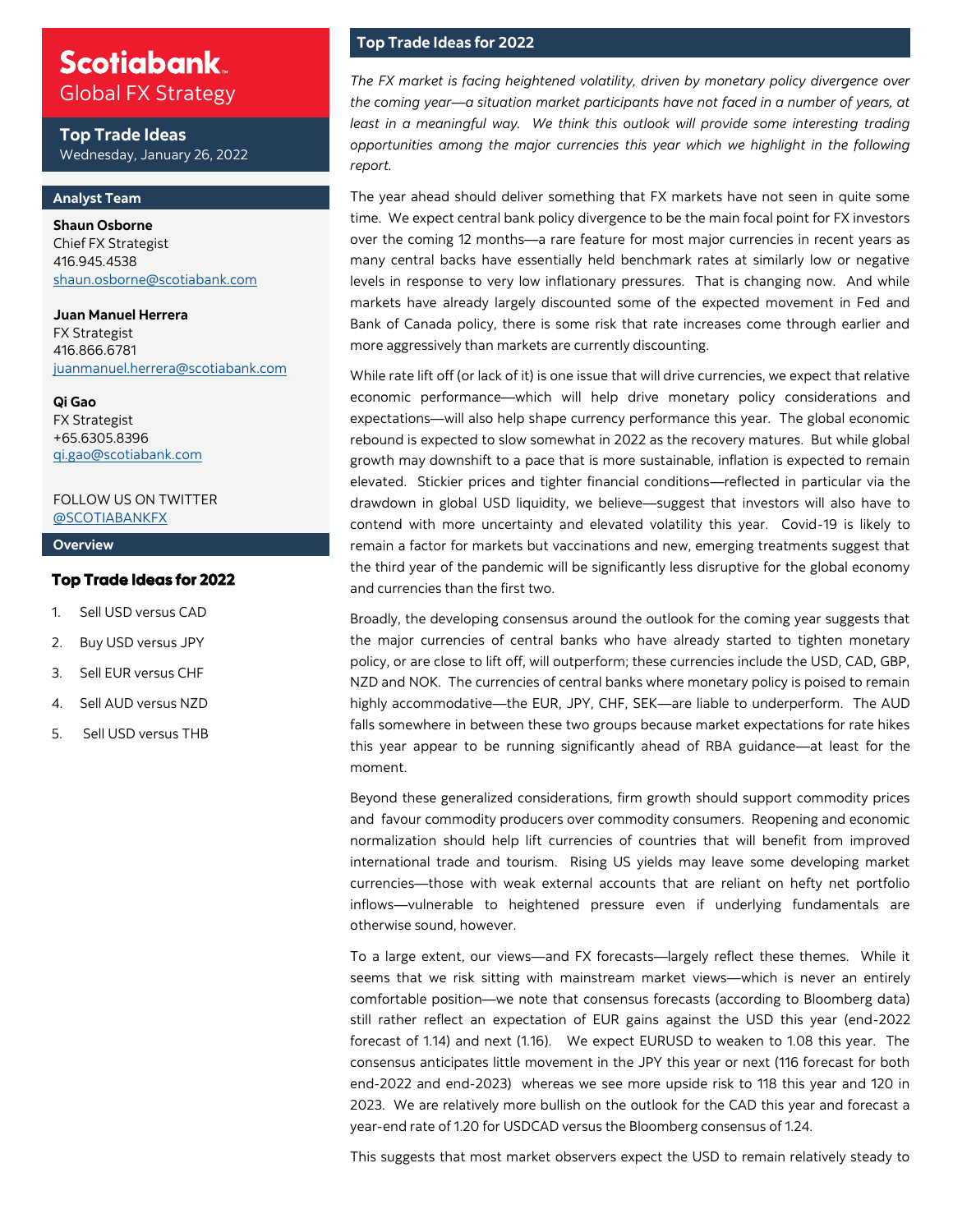somewhat firmer in the coming 12 months. Investors might not yet be fully embracing how quickly or how far monetary policy shifts can extend and might yet be surprised by the extent of the USD move. There is room for the bullish USD trend to develop, we believe.

The past year's trade suggestions met with reasonable successes—at least through H1 before some of these trades started to run against us as volatility picked up after the (hawkish) June FOMC. Briefly, our short EURGBP suggestion was still live at the end of last year and returned a little over 5% since inception. The long AUDJPY ran to about 6% in the money before the AUD rally faltered while the long carry trade (long MXN, BRL versus short JPY, CHF) yielded a 13% return through mid-year, outpacing S&P 500 returns for a good part of H1, before momentum flagged; both these trades were stopped out with minor (2% gains) in the updates we presented through the course of the year. Our short USDCAD trade entry point just failed to catch the USDCAD rally early last year but shorting the USD against the 1.29 area remained a valid strategy over the balance of the year and this trade registered a minor gain (2.2%) through December 31st. Unfortunately, our long INR trade failed to gain any traction and we were stopped with a 1.5% loss. Some of these themes remain valid for the year ahead, even if the rationale behind the trades has altered somewhat.

The following trade ideas reflect trading opportunities that we feel have decent potential and risk/reward profiles from a medium term point of view. These strategies may not fully reflect our fundamentally-based forecasts.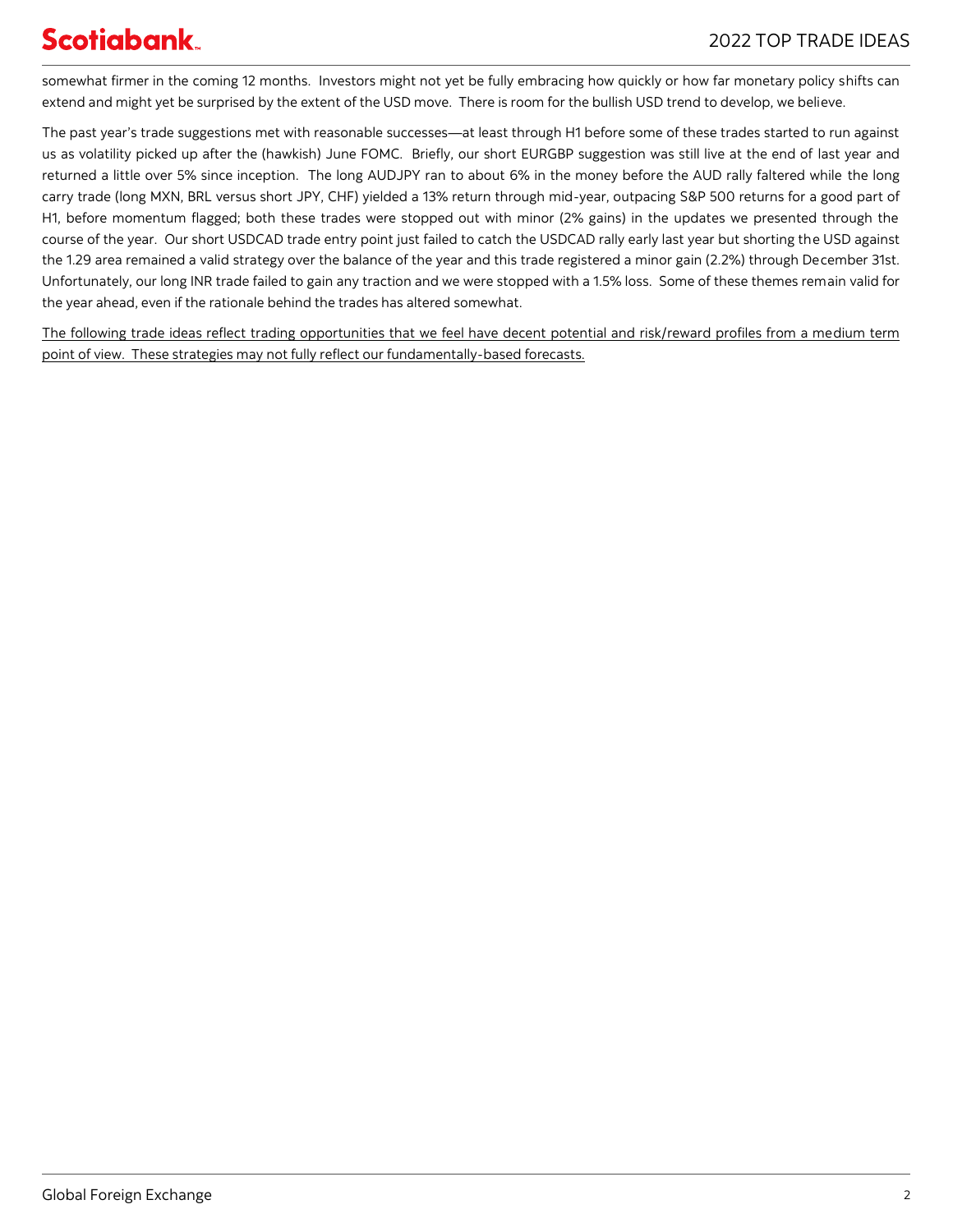### 2022 TOP TRADE IDEAS

#### TRADE IDEA 1: Short USD versus CAD on Policy Outlook, Commodities.

If this seems a familiar idea, you are correct. We wanted to fade USDCAD gains above 1.29 early last year but the USD peaked a fraction below that point 12 months or so ago and the trade idea only became "live" later in 2021. We continue to see merits in the longer run outlook for the CAD and still want to take advantage of early year (typical, seasonal) USD gains as an entry point to establish a short USDCAD position.

We are generally bullish on the outlook for the USD over the coming year and anticipate marked USD gains against the low yielders in particular. The CAD is, however, set to outperform broadly. For the first time in a number of years, currency traders and investors are seeing—and will continue to see—significant moves in short term rate spreads as some central banks remove policy accommodation while others remain patient. Wide or widening yield spreads will create the sort of trading opportunities that have not been obvious among the major currencies for some time.

While we are constructive on the USD on the basis of rising yields, our interest rate forecast anticipates the BoC matching the Fed in terms of policy tightening this year (both are expected to end the year with their benchmark rates at a similar 2.00%) but tightening more than the Fed in 2023 (50bps vs 25bps)—and we are more confident that the BoC delivers on these expectations. The CAD should benefit from supportive term yield spreads against the USD and find gains against the low or lower yielding currencies (e.g. the EUR and JPY) easier to come by.

Beyond the interest rate argument, we expect relatively firm commodity prices (energy) to help underpin the CAD. Canadian terms of trade remain relatively firm but the CAD's performance has become detached from this key driver of currency performance in the past few months, suggesting some degree of CAD undervaluation at the moment. We expect the disconnect to redress itself in the next few months.

The CAD looks soft relative to underlying fundamentals at the moment and softness has often reflected external developments—such as elevated risk aversion in January—rather than domestic fundamental negatives. That will remain a risk for the CAD as we move through 2022; rising interest rates will make for an uncomfortable backdrop for risk assets and weakness in stocks could restrain CAD gains. Equally, rising rates may curb gains in commodities unless global growth holds up well enough to support supply/demand balances in tighter markets. Highly correlated markets across stocks and commodities suggest that severe weakness in stocks could spillover (negatively) into commodities broadly which would be a clear negative for the CAD.

Technically, the USD has struggled to make any real headway above 1.2950 over the past 12 months and the USD's latest failure to crack on through 1.2950 in late-2021 suggests to us that technical trends will favour a return towards the broader range low (1.20 reached in early -June) in the coming months. We spot initial support at 1.23 below the market and resistance at 1.2810/15 ahead of 1.2950.

All in, we find ourselves again in a position at the start of the calendar year where risk/ reward/considerations favour shorting the USD against the CAD. We favour looking to fade the late January rise in the USD. Alternatively, we also think that the outlook for policy and commodity prices suggests significant potential gains in the CAD versus both the EUR and JPY where yields are poised to stay low and terms of trade considerations are likely to remain adverse.

We suggest selling USDCAD at 1.2650, targeting 1.20, with a stop of 1.2850.

#### **CAD Vs. Terms of Trade**



Source: Macrobond, Scotiabank FICC Strategy

#### USDCAD Ceiling at 1.2950 Looks Firm

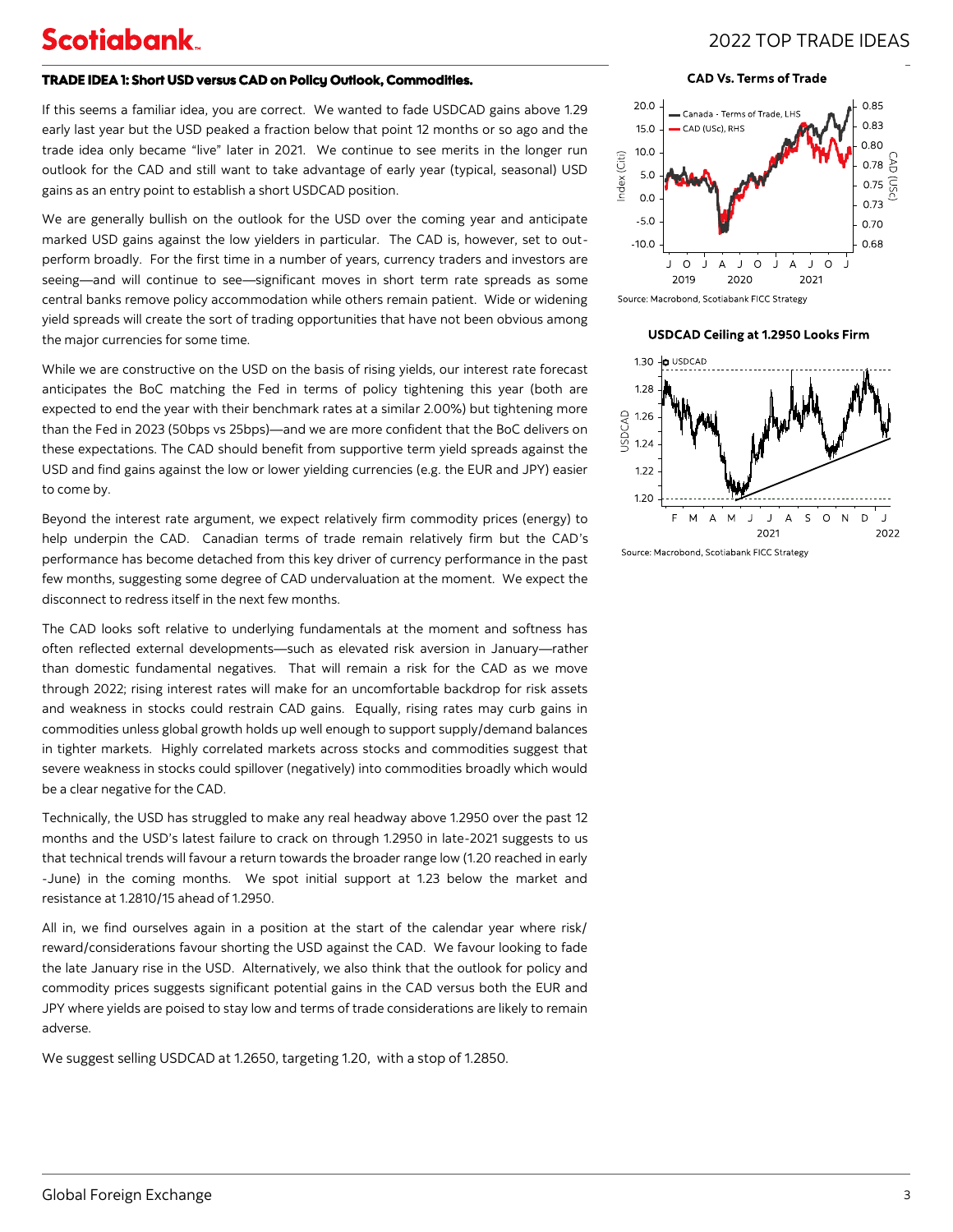#### TRADE IDEA 2: Long USD versus JPY on Rising US Long-Term Yields

The rationale for this trade is fairly straightforward, central bank policy normalization—or lack of it—and monetary policy differentials. While the USD slipped a little at the start of the year as markets seemed to reflect the idea that inflationary pressures were perhaps close to a peak and Fed tightening was more or less fully priced in, we disagree. We expect the Fed to tighten monetary policy aggressively and look for the Fed funds rate to reach 2.00% this year to combat more persistent and entrenched inflationary pressures. Markets have a bit over one half of that tightening priced into the curve (~95bps) at the moment so the notion that the Fed is "fully priced" in exchange rates is erroneous from our perspective.

Meanwhile, the Bank of Japan (BoJ) is unlikely to shift monetary policy any time soon. Reports from Tokyo suggest that the central bank has started to consider how to adjust its communication strategy ahead of an eventual rise in interest rates. But inflation remains low relative to international standards (0.8% Y/Y) and the 2% inflation target, which will likely remain out of reach for the foreseeable future. A meaningful rise in short term rates appears highly unlikely from our point of view. Indeed, markets are not pricing in any risk of a BoJ tightening over the next two years.

We expect rates to rise in the US whereas Japanese government bond yields are poised to remain extremely low. We forecast US 10Y bond yields reaching 2.40% this year and to hold at or a little above that point in 2023. Those forecasts align closely with current consensus (Bloomberg) estimates for US 10Y yields to reach 2.15% this year and 2.44% next year. In contrast, JGB yields are poised to remain more or less flat this year (0.14%) and rise just 3bps from that to 0.16% in 2023, according to the Bloomberg survey. Nominal yield spreads will move significantly in the USD's favour this year while unfavourable real yield differentials should move somewhat back in the USD's favour as the year progresses.

After a period of relatively low-correlated movement between US-Japan yield spreads and the USDJPY over the early stages of the pandemic, our correlation studies suggest the influence of longer term yield spreads on USDJPY is rising again. The 5-year and 10-year spread correlations with spot (daily returns measured over a rolling three month period) are holding at 60% currently while the 2Y spread correlation remains a relatively soft 46%. Wider spreads will lift the USD.

A secondary—though perhaps important—consideration for the exchange rate outlook is that a higher USDJPY rate would likely suit both the US and Japan at the moment. A firmer dollar helps curb imported inflationary pressures into the US while Japan's exporter base will welcome a weaker exchange rate. Gains in the USD are unlikely to encounter the sort of verbal intervention from monetary officials in Washington or Tokyo (in particular) that is sometimes used to try and influence exchange rate developments.

We suggest buying USDJPY at 113.50, targeting 120 with a stop at 111.50.

**USDJPY/Spread Correlation** 



Source: Macrobond, Scotiabank FICC Strategy

**Wider Spreads to Lift USDJPY** 



Source: Macrobond, Scotiabank FICC Strategy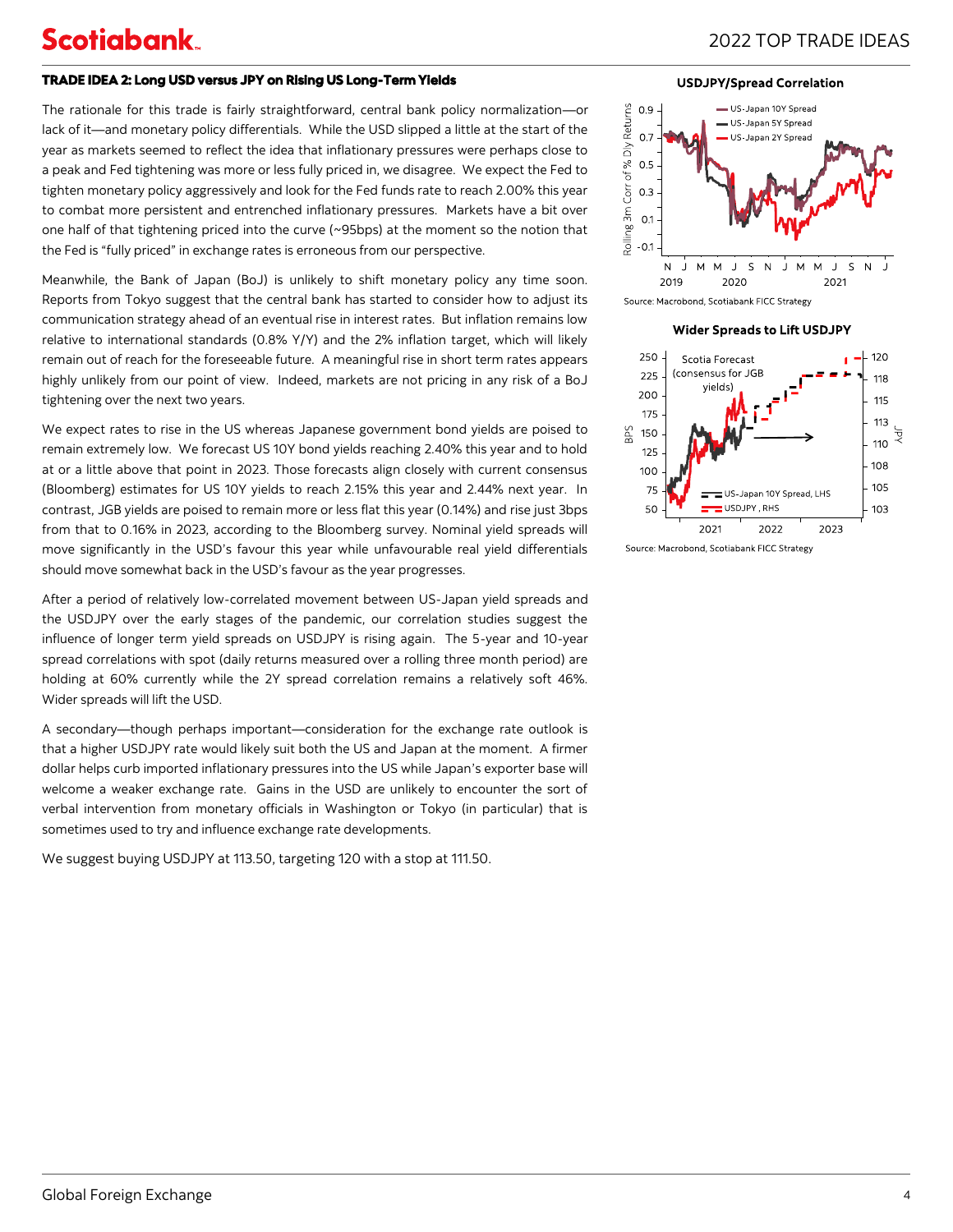### 2022 TOP TRADE IDEAS

#### TRADE IDEA 3: Short EUR versus CHF for Inflation Hedge

The COVID-19 pandemic has delivered an unexpected surge in prices amid a breakdown of supply chains and accelerated consumer demand for goods. Both central bankers and markets have been caught by surprise by steep inflation readings and the appeal of hedging against upside inflation uncertainty has benefitted assets like the CHF, gold, and inflationprotected securities—with some even backing cryptocurrencies.

Across the key majors, the CHF is the best performing currency since June (as practically all currencies trade weaker versus the dollar), as its inflation-hedging appeal partly insulates it from rising Fed hike bets, but also as the risk-off mood upon the emergence of Omicron (and the more recent equities sell-off) has acted as a tailwind. Speculative positioning in the CHF currently sits around its most bearish point since before the pandemic, but is by no means excessive when compared to 2018 or the current net shorts in the JPY and AUD, for instance.

While we expect the elevated growth in prices paid by consumers and firms to ease on a broad basis, continuing and additional supply chain disruptions paired with a strong global economy suggests that the CHF may still provide a decent appeal as an inflation hedge through 2022. While economists expect inflation in the US to average close to 5% this year, they expect Swiss inflation to hold relatively steady around 1% amid a resilient currency,

The increase in US nominal yields over the past half-year or so has had a relatively muted weakening impact on the CHF as the rapid acceleration in US inflation blunts the attractiveness of US debt. Prior to the pandemic, 10-yr inflation-indexed US notes yielded about 0%. Since June 10-yr TIPS yields have averaged –1%, reaching its lowest level since inception during this period.

Commodity prices remain elevated and are not expected to decline significantly through 2022, and these elevated input costs should continue to make their way into final prices paid by consumers globally; high freight rates are an additional tailwind. Rising inflation expectations are also translating into increased demands for higher wages which would see demand-side price pressures supplement supply-side price stability. Swiss companies intend to increase wages by an average of nearly 1.5% in 2022. On a similar note, a Conference Board survey published last month showed that US business intend to increase their salary budget by 3.9% this year, the most since 2008.

All else equal, we should expect the CHF to gain against the EUR (while it holds in more narrow ranges against the dollar) given its inflation-hedging appeal and a more stable economy, but the SNB may be pressed to participate in currency markets to prevent a move toward parity in the exchange rate. Setting aside SNB intervention, the CHF provides a hedge against inflation surprises in the Eurozone as well as political instability in the currency bloc that may weigh on the EUR in the months ahead. In the near-term, Italy's Draghi may leave the PMship for the presidency in late-January/early-February, while Macron may face a tough challenge in second round elections in April against Le Pen or Pécresse. Tensions between the EU and Russia over military intervention in Ukraine would also favour the CHF over the EUR given its haven status—though Russian outflows from Swiss assets could diminish this effect.

The EURCHF has been on a steep descending trajectory since mid-September that eventually broke through support at 1.05, with the area now standing as resistance as shown in recent trading. We recommend selling EURCHF on rallies to 1.05 as protection against unforeseen inflation in the year ahead. EURCHF would likely have to cross 1.06 before a fuller reversal in its losses since March 2021 becomes an increasing possibility. Given the currently expected path for inflation across the major economies, such a move may not take place until the second half of 2022.

We favour selling EURCHF rebounds to 1.05, targeting 1.02 and a stop at 1.06.





**Surgein US and Eurozone Inflation Eclipses Switzerland's**



Source: Bloomberg, Scotiabank FICC Strategy.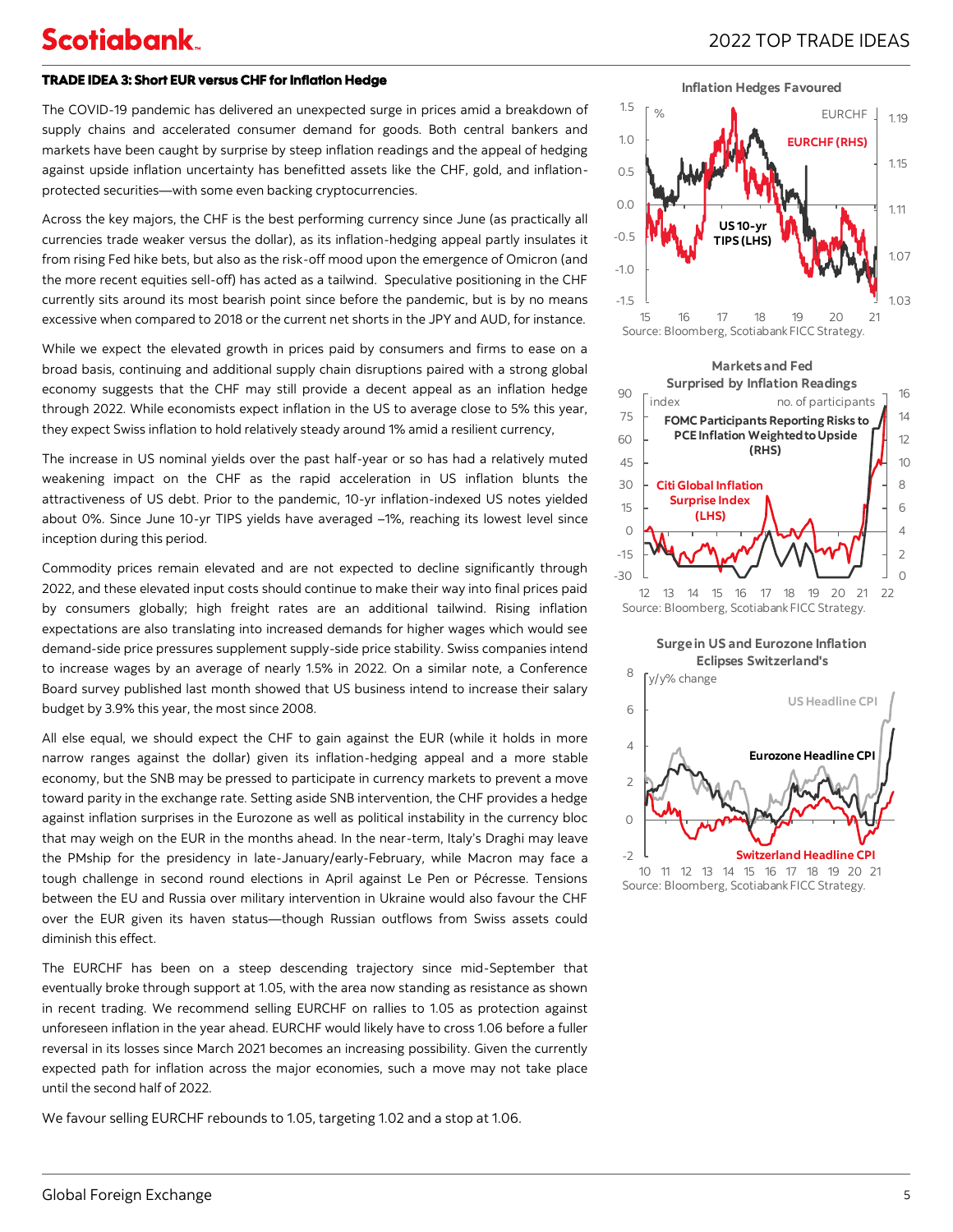#### **TRADE IDEA 4: Short AUD versus NZD on Elevated Rate Hike Expectations**

With monetary policy divergences acting as our blueprint for broad losses against the dollar this year, we forecast a weaker AUD in the coming quarters as the Fed hiking cycle kicks off while the RBA stands pat and disappoints market expectations. The depreciating trend in the AUD should resume in the months ahead as, in our opinion, markets excessively price in RBA rate hikes this year. At writing, cash rate futures markets are anticipating 100bps in rate increases in by the end of this year, with the first hike coming in May (from 0.10% to 0.25%).

The RBA has remained calm in the face of elevated inflation and a resilient domestic economy. While it has had to abandon its 3-yr yield target policy—in part so as to not crowd the ACGB market—it has not clearly guided market expectations towards a 2022 tightening. If it does hike this year, as we admit is a rising possibility, it is still unlikely to match elevated expectations in markets that may come down to earth alongside an anticipated deceleration in inflation. In our latest forecast, we don't expect a first RBA hike until Q1-23 to end the year at 1%, that is we see 90bps in hikes one year later than markets are expecting.

Initial rate hikes to control near-term inflation should not be fully overlooked, but the RBA could disappoint markets seeking 150-200bps in hikes between now and end-2023. Moreover, as RBA bets pick up so have those placed on the Fed to act sooner, and we believe there is a higher chance that the Fed delivers on market expectations than the RBA. Markets are practically pricing in the same amount of tightening over the next two years in the US and Australia, but whereas Fed officials see more hikes than markets are expecting, markets are running well ahead of the RBA's outlook.

The RBA has guided an increase in rates to depend on stronger growth in wages that would in turn lead to sustained inflation, but it may be a few quarters before it becomes clear that this increase in wages has materialized. In the words of the bank, it will not increase rates until the labour market is "tight enough to generate wages growth that is materially higher than it is currently", which "is likely to take some time and the Board is prepared to be patient."

Australia's employment situation has been repeatedly impacted by waves of Covid-19 and harsh lockdowns, but the country's labour markets have recovered relatively quickly and the country's unemployment rate is currently around its lowest since 2008. The number of job vacancies are at a record high that is almost twice as large as in the final months of 2019. Thanks to this, wages growth has returned to pre-pandemic levels, although this is only between 2% and 2.5% (wage price index) compared to between 4% and 4.5% in the US (wages and salaries cost index) as of Q3-21. A steep decline in immigration amid strict border controls may also be partly to blame for labour shortages that have let to higher wages. As the number of newcomers recovers, labour supply should increase and with it ease upward pressures on compensation.

Other factors that may keep the AUD on the backfoot aside from a repricing of hike expectations is an expected decline in Australia's terms of trade that climbed to an all-time high in Q4 amid surging commodity prices. Decelerating growth in China, particularly in the property sector, should see a continued softening in iron ore prices while energy markets should normalize in the months ahead resulting in weaker coal and natural gas prices that have also supported the AUD recently. Ongoing, and unpredictable, political tensions with China also remain a minor drag on the AUD.

CFTC commitments of traders data show that speculators are currently holding the largest AUD short position in records going back to 1995, which suggests limited AUD downside in the months ahead as Aussie weakness may now be the popular view. Enduring bets on RBA hikes in 2022 could eventually see the AUD gain ground as shorts capitulate. We think the next leg higher in the AUD offers a good opportunity to short the currency.

Since we have already recommended two long USD trades in this report, we suggest shorting AUD against the NZD as an alternative to capture Aussie downside. The NZD is expected to hold steady against the big dollar as the RBNZ moves ahead with its rate hiking schedule that will see it lift rates by 100 bps to 1.75% by the end of this year, which translates into a 165bps difference to our forecast for the RBA's cash rate by end-2022.

AUDNZD had stalled around the 1.06/1.0650 zone in recent trading before rising past 1.07. We think current spot levels above 1.07 offer a solid entry point for our Aussie short strategy that targets a profit-taking level of 1.0300 for the cross, risking losses to 1.0850.

We suggest selling AUDNZD at 1.0750, with 1.03 take profit and a 1.0850 stop loss.



**... As Bank Rate Expectations Weigh**







Source: ABS, StatsNZ, BLS, Scotiabank FICC Strategy. NZ Q4 is consensus median of 5.8% y/y.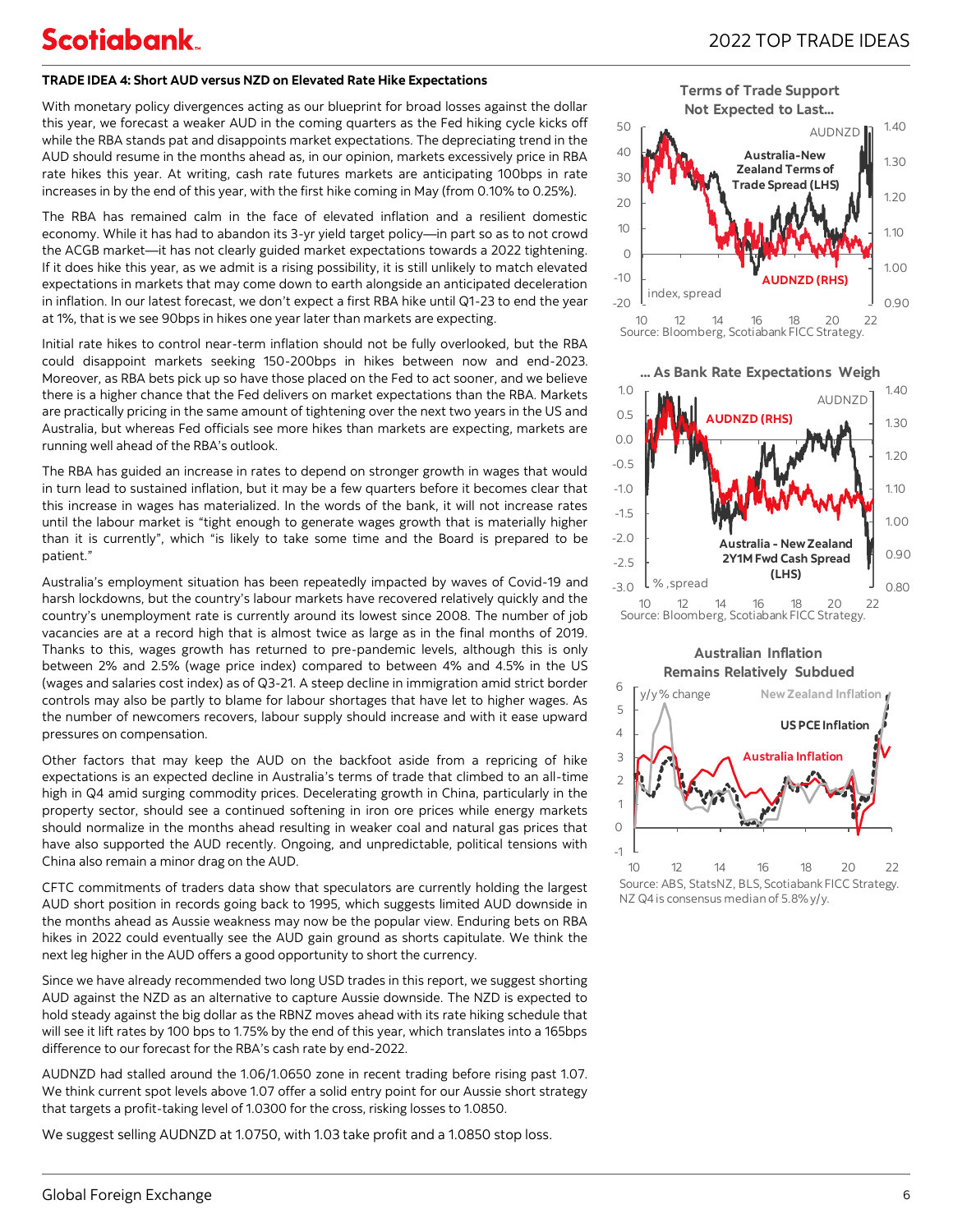### 2022 TOP TRADE IDEAS

#### TRADE IDEA 5: Short USD versus THB on Rebound in Tourism

We are bullish on the THB this year amid Thailand's post-pandemic economic reopening that will revive the nation's hard-hit tourism sector.

As we know, tourism had been a key economic contributor to the Kingdom of Thailand. In June 2021, the Bank of Thailand (BoT) said in a report titled "[Revitalising Thailand](https://www.bot.or.th/Thai/MonetaryPolicy/EconomicConditions/AAA/250624_WhitepaperVISA.pdf)'s tourism [sector"](https://www.bot.or.th/Thai/MonetaryPolicy/EconomicConditions/AAA/250624_WhitepaperVISA.pdf) that nearly 40mn foreign tourists visited Thailand which helped generate revenue of about THB2tn (11% of GDP) and employed more than 7mn persons (20% of total employment) in 2019.

Thailand will resume a quarantine-free visa program for vaccinated visitors next month, extending the entry to applicants of all nationalities. International travelers can apply for visas under the "Test & Go" quarantine waiver program starting February 1. In addition, the nation has added three popular beach destinations (Krabi, Phang Nga and Koh Samui) to the so-called Sandbox program. Thailand is now ramping up the rollout of fourth Covid-19 shots to residents in its tourism-dependent regions.

The nation's current account balance swung back into a surplus of USD346mn in November from a deficit of USD 1.06bn the previous month. Going forward, Thailand's current account surplus will likely swell further amid the reopening. On top of that, the reopening will help attract more overseas funds into Thai domestic equities and bonds as well. Foreign investors purchased a net USD346mn and USD2.36bn of Thai shares and bonds respectively between January 1-24.

While the BoT maintains its pro-growth stance, the Thai Cabinet has approved fiscal measures worth about THB53bn to help support local demand affected by the latest Covid-19 outbreak. On December 21, Finance Minister Arkhom Termpittayapaisith said at press conference that new stimulus will help the economy achieve the growth target of 4% in 2022 versus 1% in 2021.

The THB has been one of the worst performing currencies in the region since the beginning of January 2021. However, it will likely outperform regional peers this year if the Covid-19 pandemic starts to fade away (despite local and seasonal flare-ups from time to time) in the months ahead.

We recommend selling USDTHB spot at the current 33 level, with a target of 31 effectively a drop back to the 76.4% Fibonacci retracement support derived from the USD 2020/21 rally - with a stop loss at 34.

#### **Asia FX Performance vs USD**



Source: Macrobond, Scotiabank FICC Strategy

#### **Thailand External Account Set to Improve**